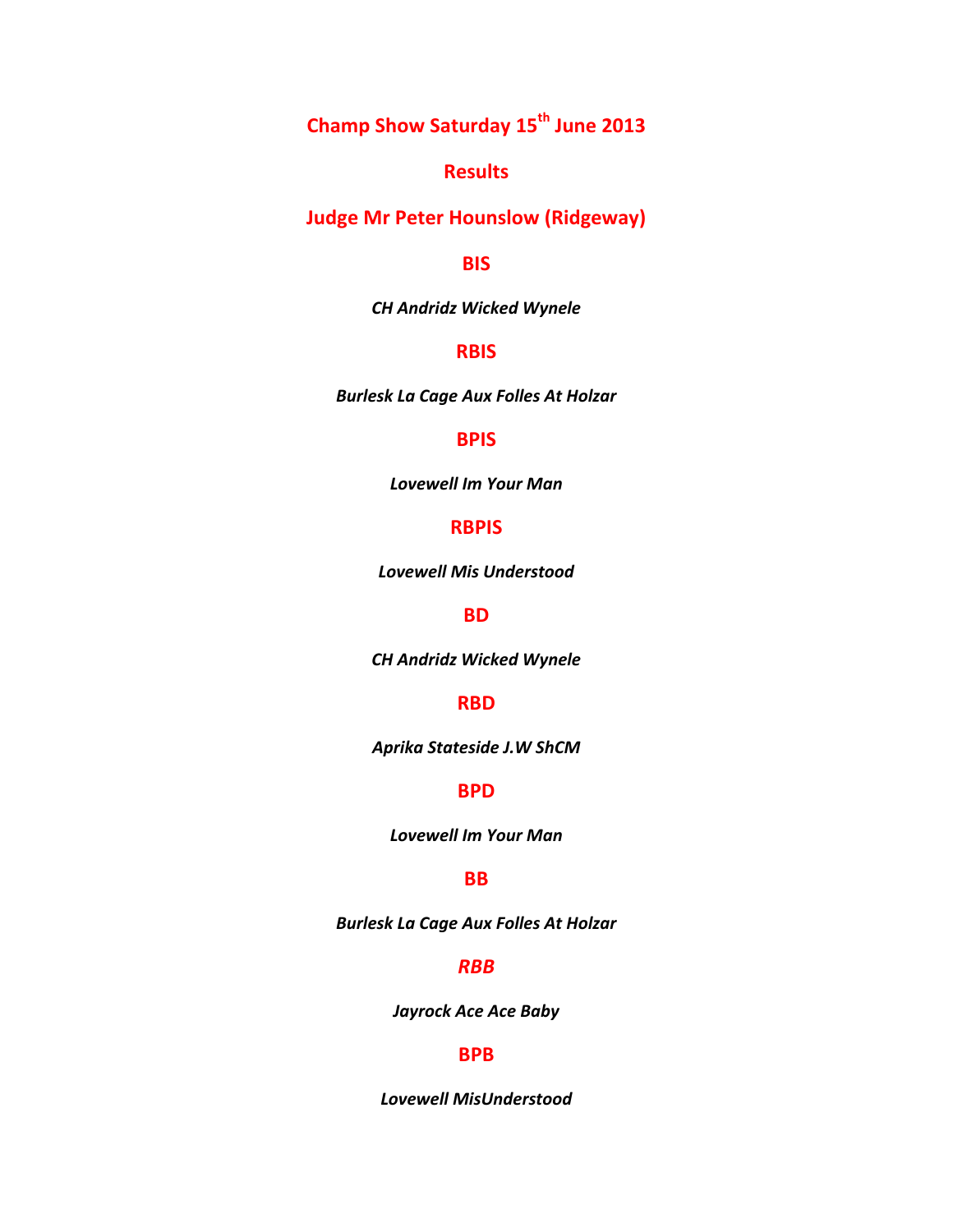#### **Class 1 Minor Puppy Dog**

| 1 <sup>st</sup> | <b>Antrix Wallace</b>            |
|-----------------|----------------------------------|
| 2 <sup>nd</sup> | Melaves Wizard of Oz at Southpaw |
| $3^{\text{rd}}$ | Coppergold Simply Stunnin        |
| Res             | Aprika Tonto At Solobat          |
|                 |                                  |

**VHC Andridz Cloak and Dagger** 

#### **Class 2 Puppy Dog**

- $2<sup>nd</sup>$ Coppergold Simply Stunnin
- $3^{\text{rd}}$ **Firedancer of Ringablok**

#### **Class 3 Junior Dog**

- $1<sup>st</sup>$ Marannns Jubilee Lets Party Dragonusa
- $2^{nd}$ Antrix On The Town
- $3<sup>rd</sup>$ Materabern Red October
- Res Ringablok Diamond Gem

#### **Class 4 Maiden Dog**

 $2<sup>nd</sup>$ **Firedancer of Ringablok** 

#### **Class 5 Novice Dog**

| 1 <sup>st</sup> | Lovewell Im Your Man  |
|-----------------|-----------------------|
| 2 <sup>nd</sup> | Ringablok Diamond Gem |

#### **Class 6 Post Graduate Dog**

 $1<sup>st</sup>$ Wy-Not Rocky Royale Aprika (Imp USA)

#### **Class 10 Minor Puppy Bitch**

- $1<sup>st</sup>$ Jayrock Angels Delight
- $2<sup>nd</sup>$ Skys the Limit At Claymurf
- $3<sup>rd</sup>$ Melayes Miss Olivia Twist
- Res Wynele Queen of Tarts
- **VHC** Wynele Delight for Royella

#### **Class 11 Puppy Bitch**

- $1<sup>st</sup>$ Lovewell Mis Understood
- $2<sup>nd</sup>$ Norcairn Short 'N' Sweet
- $3^{\text{rd}}$ Beaconfell Her Ladyship With Akakuro
- Res Vision of Starstruck of Ringablok
- **VHC Delaws Magical Dreams**

### **Class 12 Junior Bitch**

- $1^{\text{st}}$ Wynele Classic Touch
- $2^{nd}$ Antrix Kiss Me Kate
- $3^{\text{rd}}$ Keznel Boston Babe

# **Class 13 Maiden Bitch**

- $1<sup>st</sup>$ Lovewell Mis Understood
- $2<sup>nd</sup>$ Vision Of Starstruck Of Ringablok
- $3^{\text{rd}}$ Keznel Lucky Lilly
- Wynele Queen Of Tarts Res
- **VHC** Chrissiguns Liberty Belle At Ravenscol

#### **Class 14 Novice Bitch**

 $1<sup>st</sup>$ Lovell Well Mis Understood

#### **Class 15 Post Graduate Bitch**

 $1<sup>st</sup>$ **Donmar Dancehall Diva**